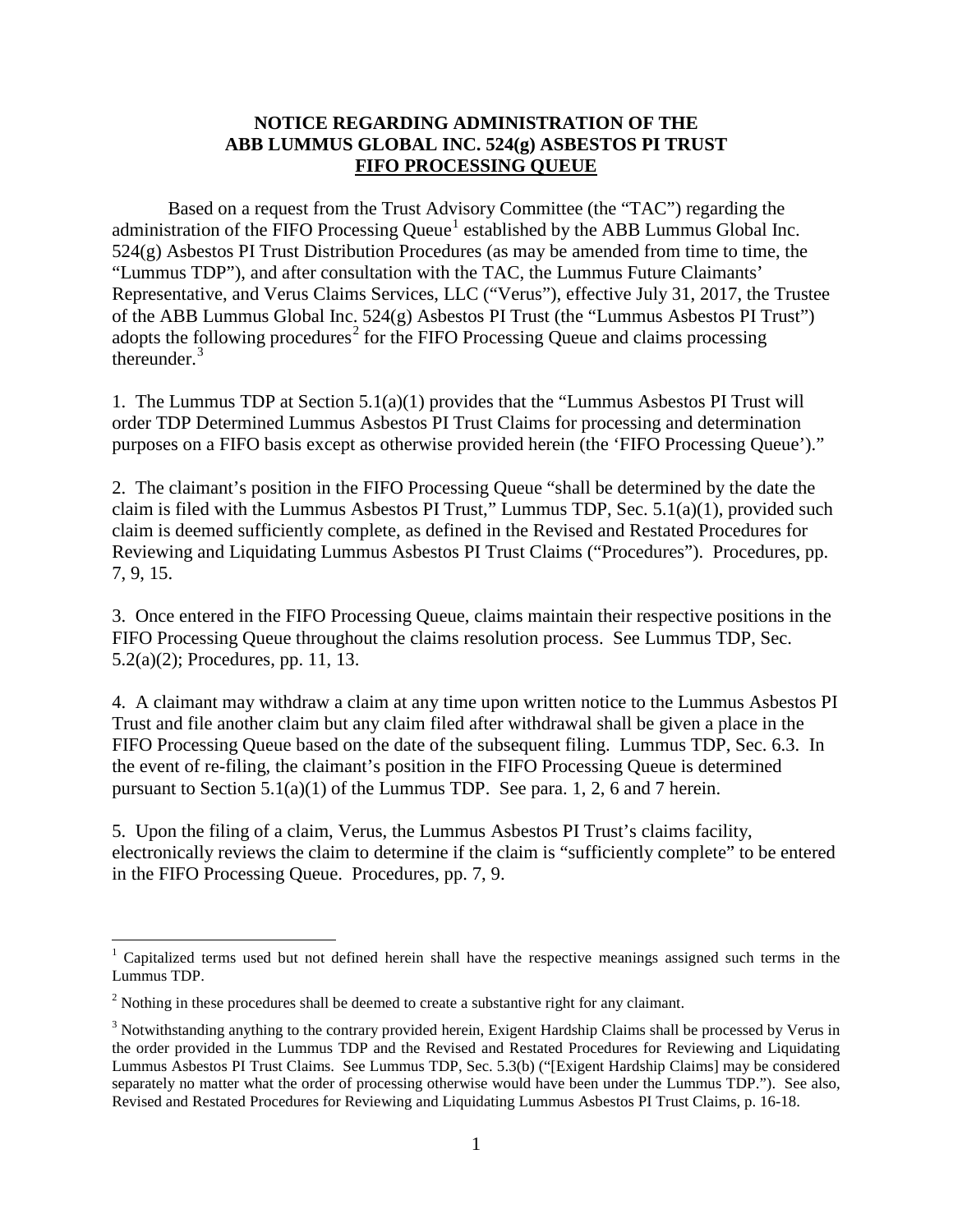6. A claim is deemed "sufficiently complete" when a claim form has been submitted to Verus containing the items listed on Schedule 2 to the Procedures. Procedures, pp. 7, 9.

7. If the claim is "sufficiently complete," the claim is dated, assigned a number, and entered in the FIFO Processing Queue as of that date. Procedures, pp. 7, 9, 15.

8. If the claim is not "sufficiently complete," Verus deems the claim "incomplete" and issues a deficiency notice to the claimant. Procedures, p. 9.

9. The Lummus Asbestos PI Trust takes no further action on an "incomplete" claim until the claimant provides the required information for the claim to be "sufficiently complete" to be entered in the FIFO Processing Queue. Procedures, p. 9.

10. When a claim rises to first in the FIFO Processing Queue, Verus processes the claim under Expedited Review or Individual Review based on the claimant's election. Procedures, pp. 11, 13. For internal operations, Verus performs a two- stage review process. Verus refers to the first stage as "First Review Queue" and the second stage as "Qualified Pending QC Review Queue."

11. In the First Review Queue stage, Verus performs a review of the claim form and all submitted documentation. Absent deficiencies, Verus continues the processing of the claim to the Qualified Pending QC Review Queue stage.

12. In the Qualified Pending QC Review Queue stage, Verus reviews the claim file in its entirety. Absent deficiencies, Verus determines a liquidated value for the claim, following which Verus tenders an offer to the claimant. See Lummus TDP and Procedures for details regarding Expedited Review and Individual Review features.

13. During the First Review stage, the claim maintains its original place in the FIFO Processing Queue. The claim enters the Qualified Pending QC Review Queue based on the date and time the First Review is completed without a deficiency.

14. In the event that Verus identifies a deficiency during the First Review and/or Qualified Pending QC Review stages, Verus issues a deficiency notice to the claimant. Verus suspends processing the claim until the claimant responds to the deficiency notice.

15. In the event that the claimant responds to a deficiency notice, Verus records the date and time of the response and enters the claim as of that date and time in the FIFO Re-Review Queue.

16. When a claim rises to first in the FIFO Re-Review Queue, Verus reviews the documentation filed with the Lummus Asbestos PI Trust in response to the deficiency notice. If the documentation cures the deficiency, Verus proceeds to review the claim file in its entirety in the Qualified Pending QC Review Queue stage. The claim enters the Qualified Pending QC Review Queue based on the date and time the FIFO Re-Review is completed without a deficiency. Absent any additional deficiency, Verus determines a liquidated value for the claim, following which Verus tenders an offer to the claimant.